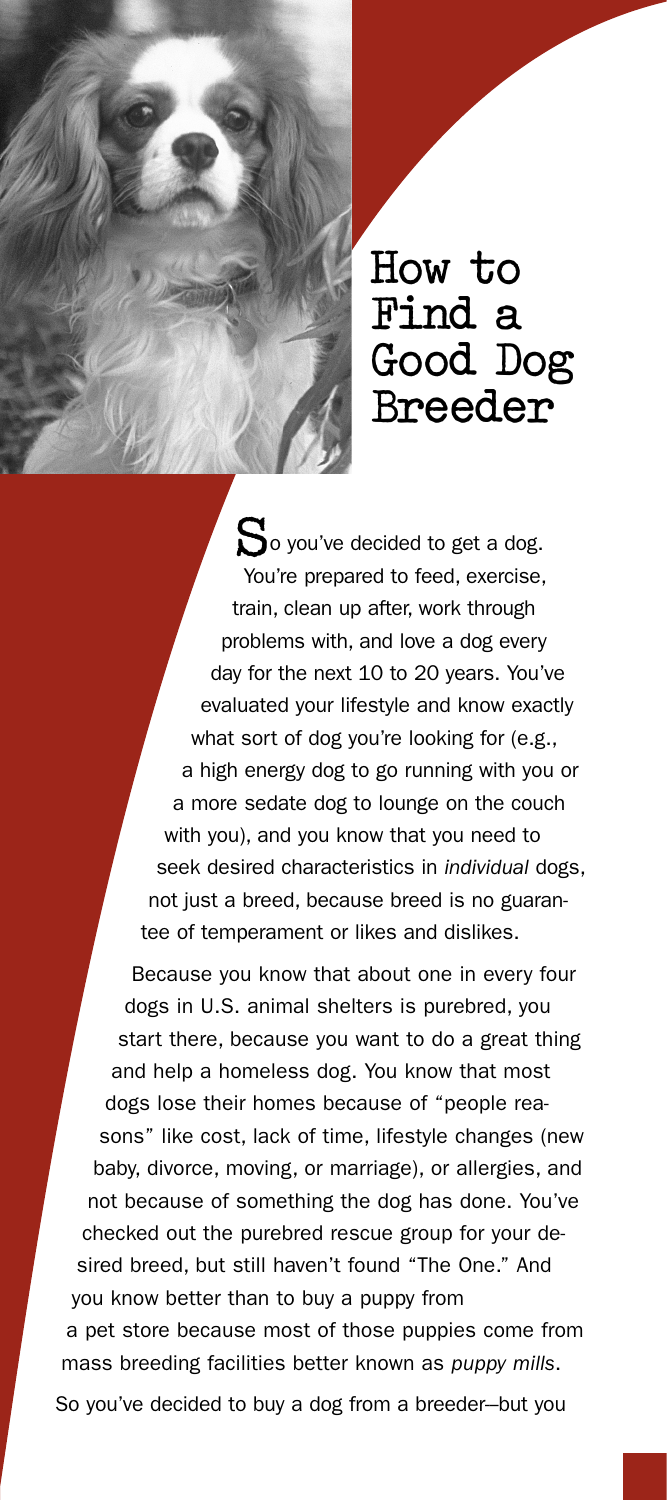don't want to support someone who doesn't have the dogs' best interests in mind.

How do you identify a reputable breeder? First, know that good breeders don't breed to make money —they don't sell their puppies to the first person who shows up with cash in hand. Too often, unsuspecting people buy puppies from "backyard breeders" (or neighbors) who breed their dogs to make a little money or simply because they have dogs "with papers." Too often, the result of such practices includes puppies with poor health or temperament problems that may not be discovered until years later. Unfortunately, these new pet families often end up heartbroken, with dogs who have genetic health problems or who develop significant behavior problems due to a lack of early socialization. In some cases, these problems can cost thousands of dollars to treat.

So to avoid these pitfalls and choose a good breeder, look for one who *at a minimum*:

- ► Keeps dogs in the home as part of the family-not outside in kennel runs
- ► Has dogs who appear happy and healthy, are excited to meet new people, and don't shy away from visitors
- ► Shows you where the dogs spend most of their timein a clean, well maintained area
- ► Encourages you to spend time with the puppy's parents-at a minimum, the pup's mother-when you visit
- ► Only breeds one or two types of dogs and is knowledgeable about what are called "breed standards" (the desired characteristics of the breed, such as size, proportion, coat, color, and temperament)
- ► Has a strong relationship with a local veterinarian and shows you records of veterinary visits for the puppies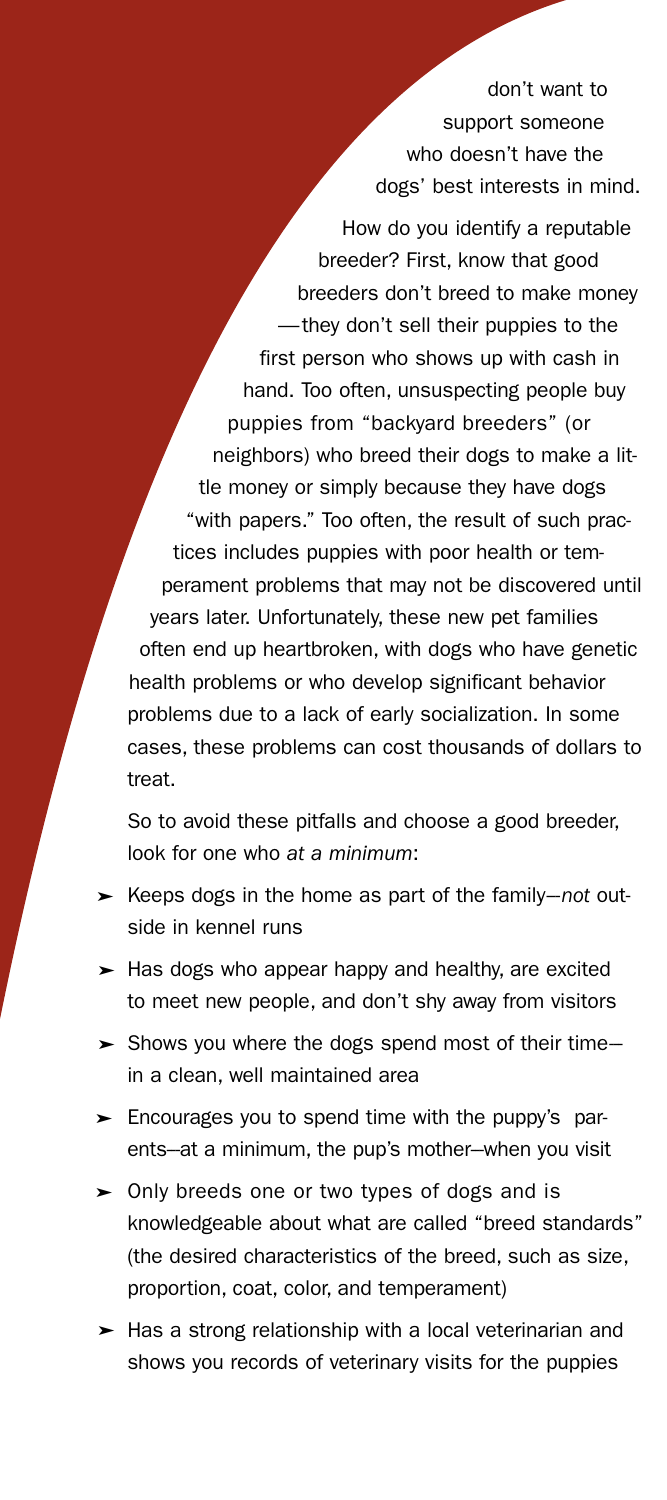and explains the puppies' medical history and what vaccinations your new puppy will need

- ► Explains in detail the potential genetic problems inherent in the breed (every breed has specific genetic predispositions) and provides documentation--through organizations such as the Orthopedic Foundation for Animals (OFA)--that the puppy's parents and grandparents have been tested to ensure that they are free of these genetic problems
- ► Offers guidance for caring for and training your puppy and is available for assistance after you take your puppy home
- ► Provides references from other families who have purchased puppies
- ► Feeds high quality "premium" brand pet food
- ► Doesn't always have puppies available but rather will keep a list of interested people for the next available litter
- ► Is actively involved with local, state, and national clubs that specialize in the specific breed; good breeders may also compete the dogs in conformation trials (which judge how closely dogs match their "breed standard"), obedience trials (which judge how well dogs perform specific sets of tasks on command), or tracking and agility trials
- ► Encourages multiple visits and wants your entire family to meet the puppy
- ► Provides you with a written contract and health guarantee and allows plenty of time for you to read it thoroughly; the breeder should *not* require that you use a specific veterinarian

In addition to those criteria, you'll want a breeder who requires some things of *you*, too. The breeder should require you to:

- ► Explain why you want a dog
- ► Explain who in your family will be responsible for the pup's daily care, who will attend training classes, where the dog will spend most of his or her time, and what "rules" have been decided upon for the puppy-for example, whether or not the dog will be allowed on furniture